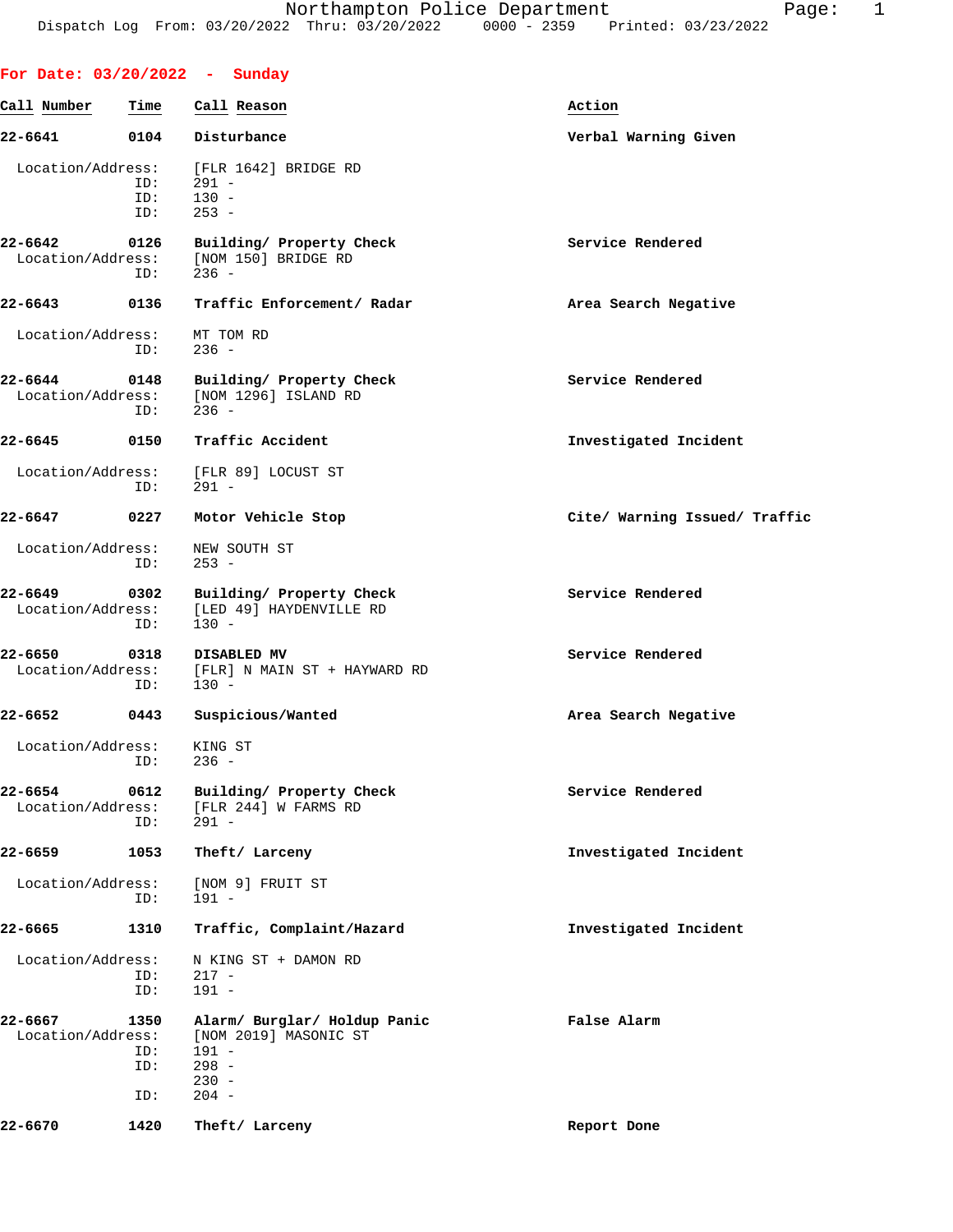|                              |                  | Northampton Police Department<br>Dispatch Log From: 03/20/2022 Thru: 03/20/2022 0000 - 2359 Printed: 03/23/2022         | 2<br>Page:                    |
|------------------------------|------------------|-------------------------------------------------------------------------------------------------------------------------|-------------------------------|
| Location/Address:            | ID:              | EASTHAMPTON RD + BIKE PATH<br>298 -                                                                                     |                               |
|                              |                  | $230 -$<br>Refer To Incident: 22-510-OF<br>Additional Activity: 03/20/2022 1448 McCabe-8504, Thomas Patrol 0 Hrs 23 Min |                               |
| 22-6672                      | 1430             | Traffic Accident<br>Vicinity of: PLEASANT ST                                                                            | Report Done                   |
|                              | ID:              | $277 -$<br>Refer To Incident: 22-511-OF                                                                                 |                               |
| 22-6674                      | 1456             | Traffic Accident                                                                                                        | Investigated Incident         |
| Location/Address:            | ID:              | ELIZABETH ST<br>292 -                                                                                                   |                               |
| 22-6679<br>Location/Address: | 1548<br>ID:      | Alarm/ Healthwatch/ Help<br>[NOM 152] DAMON RD<br>$230 -$                                                               | Service Rendered              |
|                              | EMS Unit:        | EMS Unit: A05-Fire Ambulance<br>A04-Fire Ambulance                                                                      |                               |
| 22-6681                      | 1615             | Motor Vehicle Stop                                                                                                      | Cite/ Warning Issued/ Traffic |
| Location/Address:            | ID:              | [NOM 1618] KING ST<br>$292 -$                                                                                           |                               |
| 22-6682                      | 1634             | Parking Violation                                                                                                       | Investigated Incident         |
| Location/Address:            | ID:              | [NOM 617] MAIN ST<br>$292 -$                                                                                            |                               |
| 22-6683                      | 1640             | City Ordinance Violation                                                                                                | Verbal Warning Given          |
| Vicinity of:                 | ID:              | [NOM 2020] MAIN ST<br>$292 -$                                                                                           |                               |
| 22-6684                      | 1659             | Motor Vehicle Stop                                                                                                      | Verbal Warning Given          |
| Location/Address:            | ID:              | [NOM 789] BRIDGE ST<br>$292 -$                                                                                          |                               |
| 22-6685                      |                  | 1722 City Ordinance Violation                                                                                           | Arrest Male 18yrs & Over      |
| Location/Address:            | ID:<br>ID:       | [NOM 2639] PLEASANT ST<br>$292 -$<br>$277 -$                                                                            |                               |
|                              | Refer To Arrest: | $22 - 108 - AR$                                                                                                         |                               |
| 22-6687                      | 1739             | Indecency/Lewdness                                                                                                      | Investigated Incident         |
| Location/Address:            | ID:              | [NOM 4] KING ST<br>$230 -$                                                                                              |                               |
| 22-6689                      | 1812             | Drunk/ Incapacitated                                                                                                    | Area Search Negative          |
| Location/Address:            | ID:              | [NOM 2020] MAIN ST<br>$230 -$                                                                                           |                               |
| 22-6690                      | 1814             | Drunk/ Incapacitated                                                                                                    | Investigated Incident         |
| Location/Address:            | ID:<br>ID:       | [NOM 73] MAIN ST<br>$292 -$<br>$277 -$                                                                                  |                               |
| 22-6691<br>Location/Address: | 1830<br>ID:      | Park and Walk<br>MAIN ST<br>$292 -$                                                                                     | Service Rendered              |
| 22-6692                      | 1845             | Trespassing/ Unwanted Guest                                                                                             | Verbal Warning Given          |
|                              |                  |                                                                                                                         |                               |